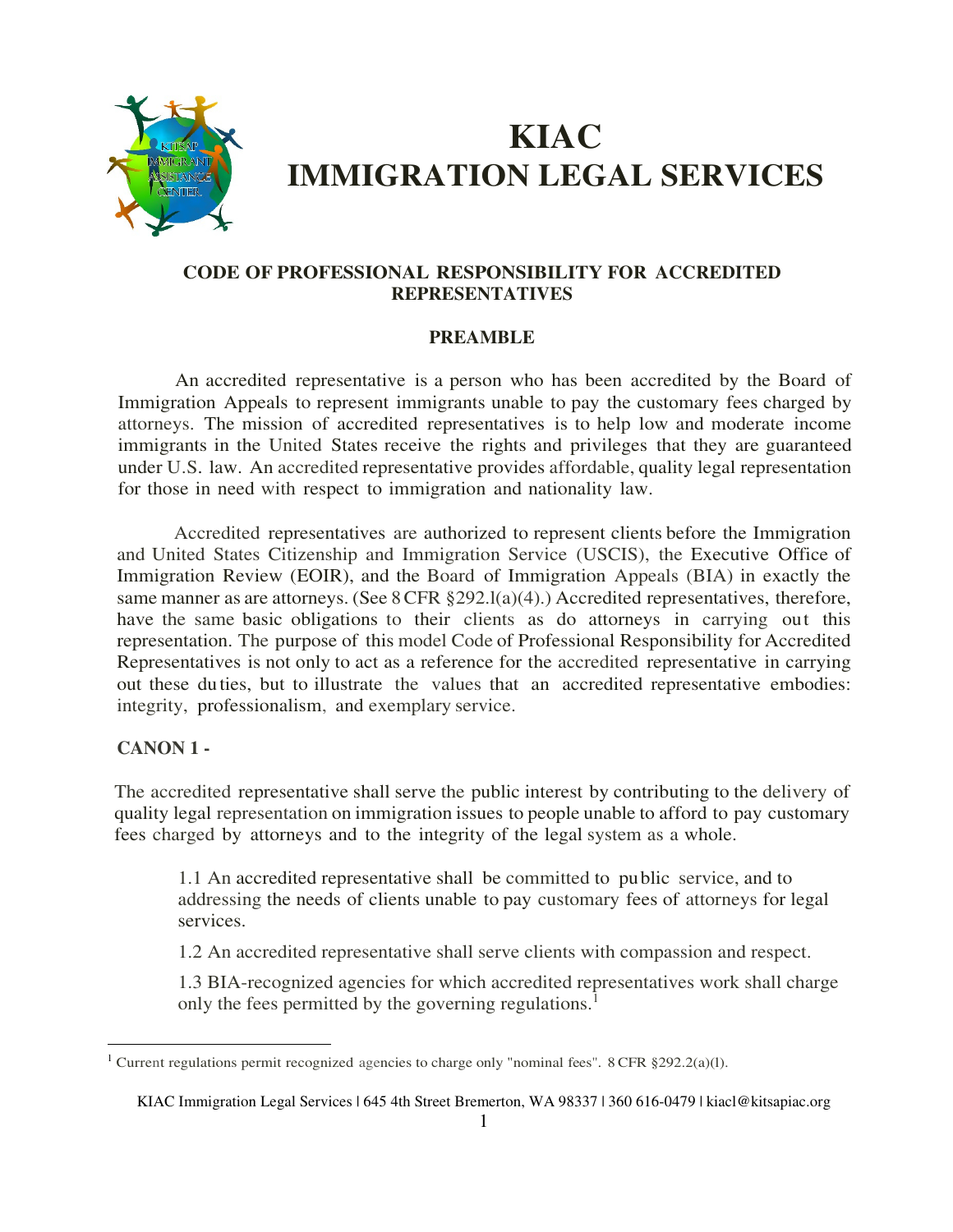1.4 An accredited representative shall support the efforts of attorneys to render pro bona services to those unable to pay customary fees charged by attorneys.

1.5 An accredited representative shall not refuse services to a client due to the client's inability to pay.

# **CANON 2 -**

The accredited representative shall provide clients with competent and zealous representation.

2.1 An accredited representative shall provide competent representation to a client. Competent representation requires the legal knowledge, skill, thoroughness, and preparation reasonably necessary for the representation.

2.2 An accredited representative shall act with reasonable diligence and promptness in representing a client. This includes diligence and promptness in preparing and filing documents for the client.

2.3 An accredited representative shall advocate zealously for the client, within the bounds of the law. The accredited representative should employ professional discretion in determining the means by which a matter should be pursued.

2.4 An accredited representative shall participate in continuing education to keep informed of current legal, technical and general developments.

2.5 An accredited representative shall insure that he or she does not accept more cases than he or she can competently represent, or accept a case beyond his or her level of competency.

2.6 An accredited representative shall exercise independent professional judgment in each case. The representative shall be free of compromising influences and loyalties. The representative shall not be prejudiced by either professional or personal interests.

## **CANON 3 -**

The accredited representative shall be mindful of the responsibility owed to the client.

3.1 An accredited representative shall keep a client reasonably informed about the status of a matter and promptly comply with reasonable requests for information.

3.2 An accredited representative shall explain a matter to the extent necessary to permit the client to make informed decisions regarding the representation. The accredited representative shall abide by a client's decisions concerning the objectives of representation, and shall consult with the client as to the means by which they are to be pursued .

KIAC Immigration Legal Services | 645 4th Street Bremerton, WA 98337 | 360 616-0479 | kiacl@kitsapiac.org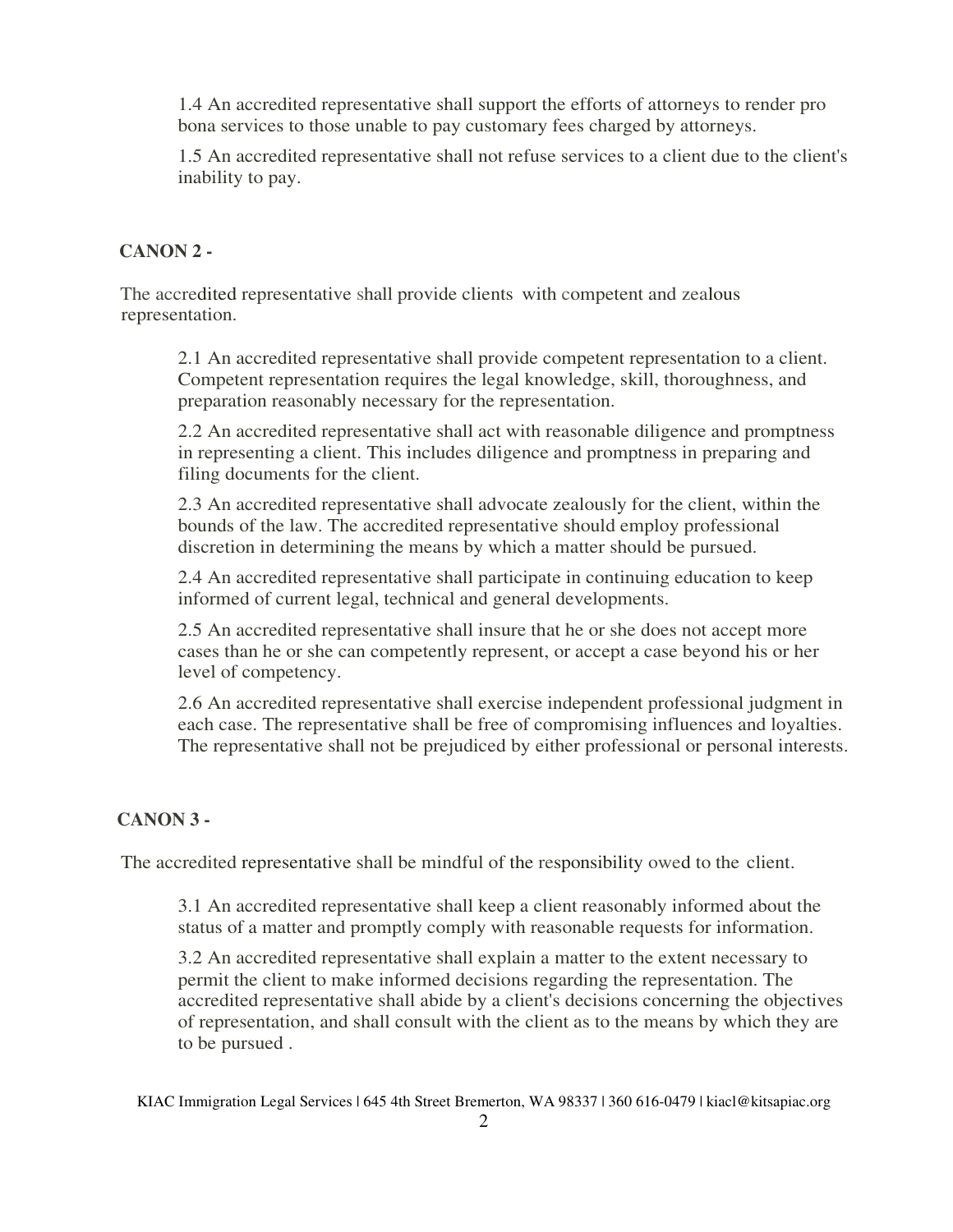3.3 An accredited representative's primary loyalty is to the client.

3.4 An accredited representative shall not participate or conduct work on any case in which he or she has a conflict of interest.

3.5 If an accredited representative represents more than one client in a matter, the representative should be aware of potential conflicts of interest between the clients and inform each of the clients of the benefits and risks of representing them all in the same matter if a conflict of interest is found.

3.6 An accredited representative shall carry through to conclusion all matters undertaken for a client, or promptly inform the client if one is unable to do so. An accredited representative shall follow all regulations governing withdrawal from cases and shall clearly communicate to the client when the representation has been terminated.

3.7 An accredited representative shall withdraw from a matter in the event of loss of accreditation, loss of agency staff position, or the accredited representative's agency loses its recognition. If the aforementioned events occur, the accredited representative has a duty to transfer the matter to another accredited representative inside the agency or refer the client to another accredited agency or attorney who is competent to handle the case.

3.8 Upon termination of representation, an accredited representative shall take steps to the extent reasonably practicable to protect a client's interests, such as giving reasonable notice to the client, allowing time for employment of other counsel, surrendering papers and property to which the client is entitled and refunding any advance payment of fees that have not been earned.

# **CANON 4 -**

The accredited representative shall preserve all confidential information provided by the client or acquired from other sources before, during, and after the course of the professional relationship.

4.1 An accredited representative shall not violate any statute currently in effect controlling privileged communications.

4.2 An accredited representative shall not use confidential information to the disadvantage of the client, nor to the advantage of the accredited representative or of a third person.

4.3 An accredited representative may reveal confidential information only after full disclosure and with the client's consent; or when required by law or court order; or, when necessary to prevent the client from committing an act which could result in death or serious bodily harm.

4.4 An accredited representative shall not engage in any indiscreet communications concerning clients.

KIAC Immigration Legal Services | 645 4th Street Bremerton, WA 98337 | 360 616-0479 | kiacl@kitsapiac.org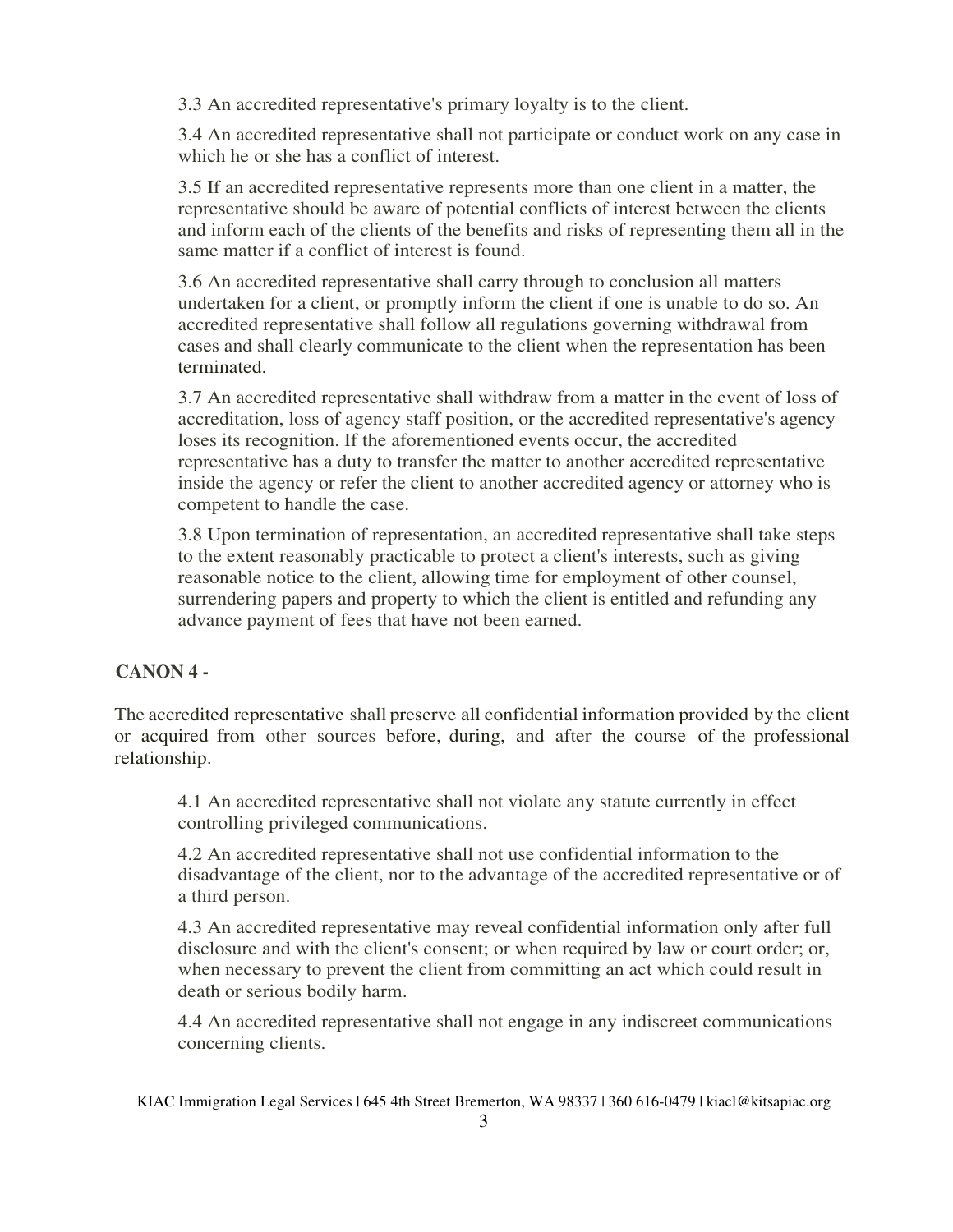#### **CANON 5** -

 $\overline{a}$ 

The accredited representative shall maintain a high standard of professional conduct.

5.1 An accredited representative shall use that title in all business and professional communications to avoid misunderstandings and misconceptions about the accredited representative's status, role and responsibilities. In communications, an accredited representative shall not make a statement that is likely to create an unjustified expectation about results the accredited representative can achieve, or state or imply that the accredited representative can achieve results by means that violate any laws or regulations.

5.2 An accredited representative shall maintain good moral character and refrain from all falsehood and fraud while carrying out professional duties.

5.3 An accredited representative shall not knowingly make a false statement of material fact or law to the BIA, USCIS, or EOIR, or fail to disclose a material fact to the BIA, USCIS, or EOIR when disclosure is necessary to avoid assisting a criminal or fraudulent act by the client, nor may the accredited representative offer evidence that he or she knows to be false.

5.4 An accredited representative shall refrain from engaging in any conduct that offends the dignity and decorum of proceedings before the INS and all adjudicatory bodies and shall be respectful of all rules and procedures.

5.5 An accredited representative shall only represent clients in the forums for which he or she is authorized by virtue of the BIA accreditation.<sup>2</sup>

5.6 An accredited representative shall not engage in any ex parte communications - that is, communications to a judge without notice to the opposing party -- in an attempt to exert undue influence or to obtain advantage for the benefit of only one's own client.

5.7 An accredited representative shall not make an application for benefits, unless there is a basis for doing so that is not frivolous -- that is, there is some argument that the applicant is qualified for the relief based on the law and on the facts. An accredited representative for the subject of a proceeding before the immigration court may nevertheless defend the client so as to require the government to establish every required element of the case.

5.8 Accredited representatives who have direct supervisory authority over other fully or partially accredited and non-accredited staff members shall make reasonable efforts to ensure that the staff person's conduct is compatible with the professional

<sup>&</sup>lt;sup>2</sup> Accredited representatives are only authorized to represent people within the INS and the EOIR, not in judicial courts. Furthermore, representatives may be either *fully accredited* -- meaning that they can represent clients before both the INS and the EOIR -- or *partially accredited.* and can only represent clients in proceedings before the INS. See 8 CFR § 292.2(d).case.

KIAC Immigration Legal Services | 645 4th Street Bremerton, WA 98337 | 360 616-0479 | kiacl@kitsapiac.org